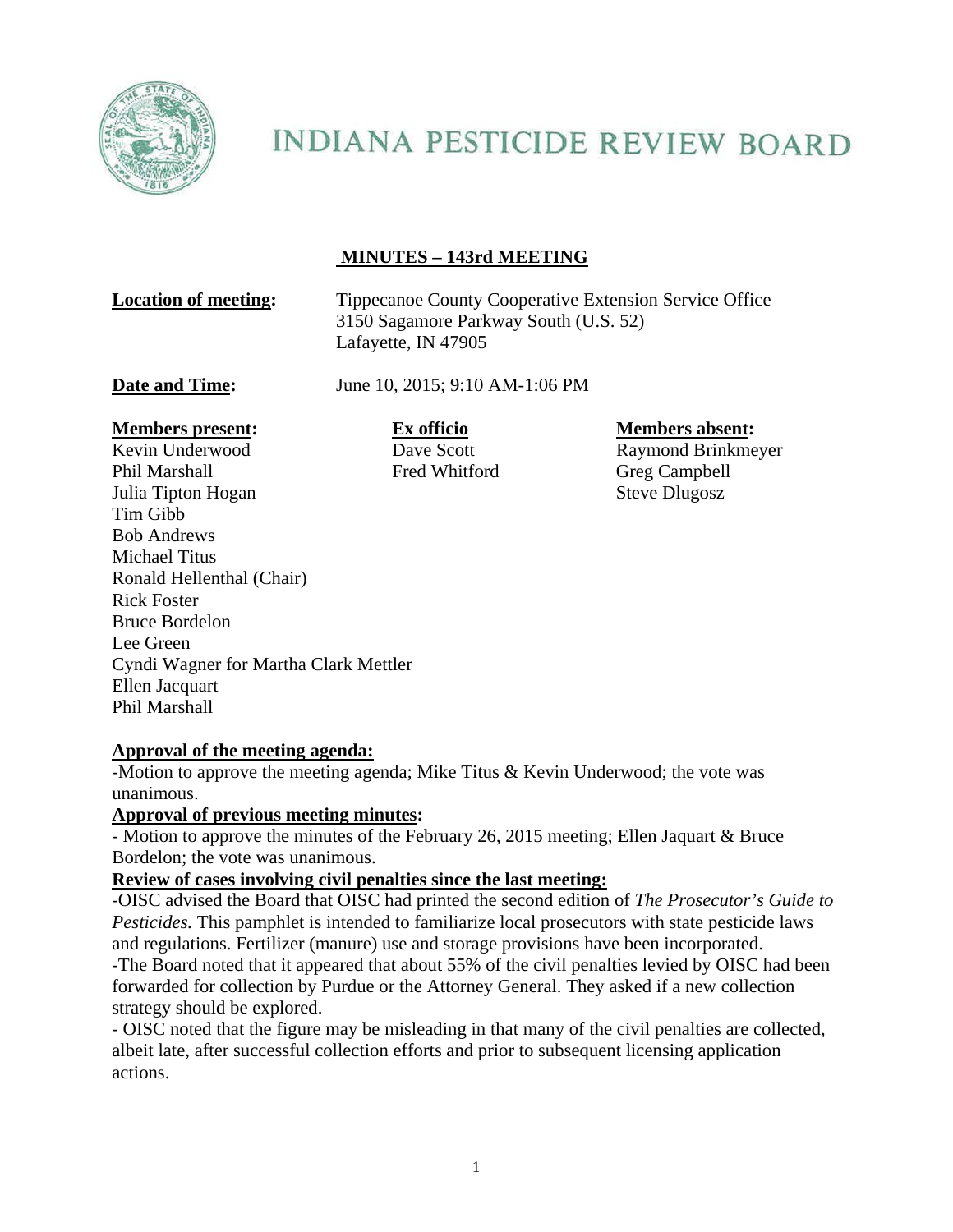- The Board asked OISC/Saxton to research penalty revision proposals so that the Board could be prepared if there arose a legislative opportunity to increase penalty levels in the future.

### **Status of business license insurance rule (355 IAC 4-3) revision process:**

-The Board reviewed the history of the recent rule revision process that was entered into by the Board at the request of several industry groups, most notably wood destroying pest inspectors and aerial applicators.

-OISC noted that the revised rule became effective June 8, 2015. OISC already had the revisions posted on their web site and had already begun implementation, with few if any problems. -The Board noted that this rule revision process had occurred almost as quickly as procedurally possible.

-Home inspection industry spokespersons again thanked the Board and OISC for their willingness to address the issue with such haste.

### **Status of federal label registration process for dicamba tolerant crop herbicides:**

-BASF representatives briefed the Board on the status of their federal registration process with EPA. BASF is pursuing a no effect decision on endangered species in a core group of 30-35 states, including Indiana. Label discussions with EPA currently include mandatory spray nozzles and buffer requirements, but no details yet on size of buffers. They anticipate a decision from EPA sometime in the third quarter of this year.

-The Board asked about lower volatility of the newer dicamba formulations (Monsanto *Vapor Grip* and. BASF *Inginia)* reported it as somewhat less volatile but still points to drift rather than volatility for the most significant off-target movement.

-BASF will have allowable tank mix options posted on a web site, much like Dow Agro does with *Duo Enlist.* 

-BASF does not anticipate any new or different temperature or humidity restrictions.

-The 10 mph maximum wind restriction on the label will apply to gusts.

-BASF and Monsanto identified over 200 non-target crops for development of *Indirect Residue Tolerances* (allowable residues for marketable crops). This may be the first time EPA has allowed for this resulting from anything other than residues from irrigation water.

-Red Gold Tomato and Save Our Crops representative recounted history of expressed concern since 2008, and discussed a February, 2015 meeting with BASF and Monsanto in which there seemed to be agreement that the label should include a requirement that wind must be blowing away from sensitive crops at the time of application. It was pointed out that this does not help homeowners.

-Arkansas established a 400 foot buffer zone around target treatment sites based on concerns for volatility.

- Ammonium sulfate (AMS) additives to spray tank mixes make the dicamba formulation more volatile, but adjuvant manufacturers are working on an alternative to AMS.

-Red Gold is still concerned about the lack of existing tolerances for non-target crops and the potential off-label use of generic dicamba products on these tolerant crops.

-BASF reported that these non-target tolerances probably will not be available at time of federal registration.

-Farmers are concerned about assigning responsibility if the dicamba volatilizes weeks after application. Therefore, request making this product a state restricted use pesticide to force application recordkeeping to help with the damage claims process.

-Dow AgroSciences reported that their technical agreement with users for their *Duo Enlist* product requires recordkeeping even if not an RUP.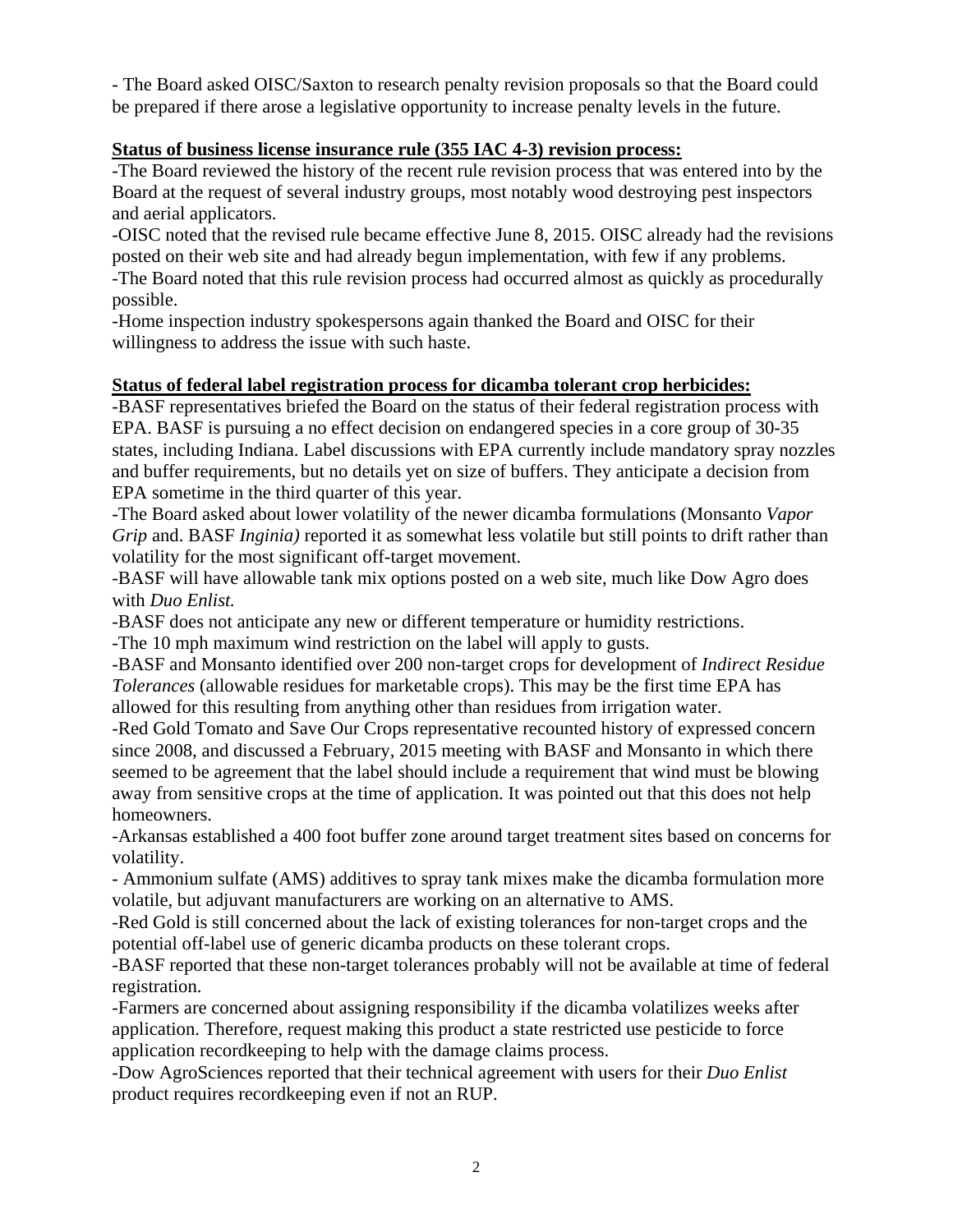-The Board was concerned that regulators would not have access to those records.

-Mississippi and other states may have required application recordkeeping through the FIFRA 24(c) Special Local Need product registration process.

-A honey and grape producer commented that he is registered on DriftWatch, but some surrounding growers have been cooperative and some have not.

-The Board expressed concern about smaller growers suffering damages may not have the resources to pursue the claims process in court.

-Red Gold suggested that they have had good success in reducing damage claims by utilizing DriftWatch.

### **Review and discussion of draft Pollinator Protection Plan for Indiana:**

-The Board opened the discussion by asking if the first draft (5-31-15) of this plan represents a good entry into the process and if there are any obvious missing pieces.

-The current draft is primarily guidance rather than regulatory, as was the case with the pesticide use in schools process.

-We expect no federal funding assistance for development or implementation, but state and federal agencies can use the plan as a guide in developing policies and priorities.

-Should strengthen native pollinator focus.

-Should emphasize the neonicotinoid insecticide issue.

-Should keep the plan general and add specific fleshed out links to it, but some specifics would be helpful.

- Purdue Cooperative Extension Service has proposed an interdisciplinary action team to develop a variety of outreach and educational materials for implementation of the recommendations in the plan.

-Should include a recommendation to make non-treated seed available to growers.

-Should distinguish between need for targeted seed treatments versus universal seed treatments with neonics.

-Should organize differently based on targeted stakeholders (farmer, applicator, homeowner). -OISC should identify a contact person for all things plan related.

-Should have a mechanism to track and report on all plan elements that are actually occurring.

-Should consider all relevant pesticide active ingredients if the neonics are going to be named. -Should consider adding a treated seed planting notification/communication process if seed treatment dust at planting is a factor.

-Should include planting equipment recommendations if treated seed dust is an issue.

-Should consider making some of the recommendations/BMPs mandatory.

-Should include a variety of pollinator friendly plant recommendations that are pollinator species specific.

-Should include a reference to the INPAWS list of pollinator friendly plantings.

-Should change 48 hour advance notification to *BeeCheckTM* registrants to night before or 24 hours to accommodate variability of weather.

-Should explore options to expand use of *DriftWatch/BeeCheck.* 

-Should create a mechanism for beekeepers to learn what pesticides are to be applied to a nearby site.

-Should consider total acres impacted and property manager contact mechanism if adding nature preserves to *DriftWatch/BeeCheck.* 

-The seed treatment/planting talc lubricant dust issue is huge among beekeepers.

-Recommend starting with a less restrictive "pollinator awareness zone" size and increase if needed.